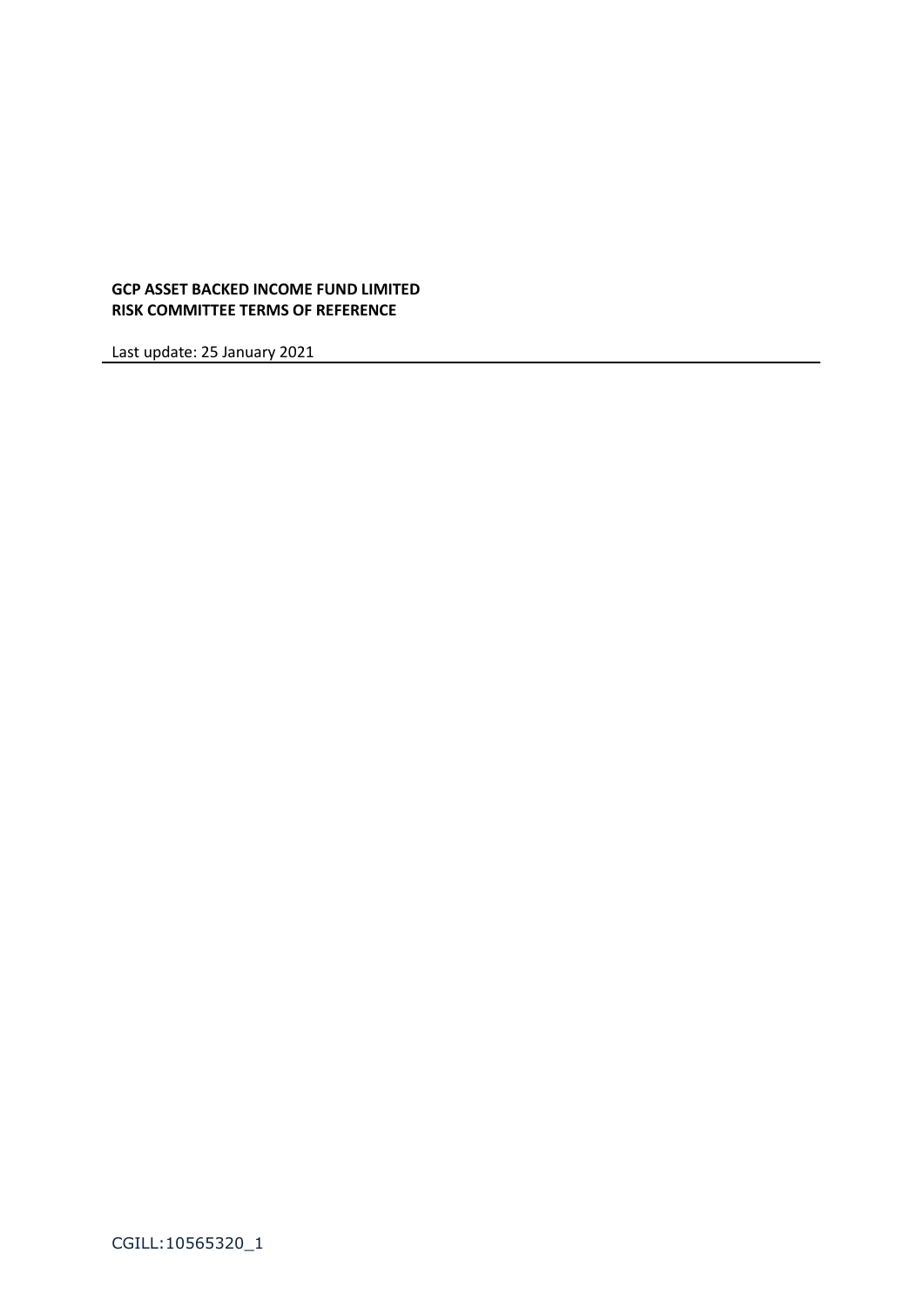**RISK COMMITTEE** 

#### **TERMS OF REFERENCE**

# **1. Membership**

- 1.1. The Committee shall be made up of at least two members. Members of the Committee shall be appointed by the Board on the recommendation of the Remuneration and Nomination Committee and in conjunction with the Chair of the Committee. All members of the Committee shall be independent non-executive directors and shall have appropriate knowledge, skills and expertise to fully understand risk appetite and strategy. The Committee as a whole shall have competence relevant to the sector in which the Company operates.
- 1.2. The Board, on the recommendation of the Remuneration and Nomination Committee, shall appoint the Committee Chair. In the absence of the Committee Chair, the remaining members present shall elect one of themselves to chair the meeting.
- 1.3. The Committee shall include at least one member of the Audit Committee.
- 1.4. Only members of the Committee have the right to attend Committee meetings. However, the Committee shall have the authority to request other individuals, where appropriate, to attend for all or part of any meeting.

# **2. Secretary**

The company secretary, or their nominee, shall act as the secretary of the Committee and will ensure that the Committee receives information and papers in a timely manner to enable full and proper consideration to be given to issues.

# **3. Quorum**

- 3.1. The quorum necessary for the transaction of business shall be two members of the Committee, who must be in Jersey. A duly convened meeting of the Committee at which a quorum is present shall be competent to exercise all or any of the authorities, powers and discretions vested in or exercisable by the Committee.
- 3.2. A Committee meeting shall only be validly convened if the majority of the members participating are located outside the United Kingdom. Such a meeting shall be deemed to take place where the Chair of the meeting then is located provided that no meeting can take place in the United Kingdom.

#### **4. Frequency of Meetings**

The Committee shall meet at least twice a year at appropriate times in the financial reporting cycle and otherwise as required.

## **5. Notice of meetings**

- 5.1. Meetings of the Committee shall be called by the secretary of the Committee at the request of any of its members.
- 5.2. Unless otherwise agreed, notice of each meeting confirming the venue, time and date shall be forwarded to each member of the Committee and any other person required to attend no later than ten working days before the date of the meeting. An agenda of items to be discussed shall be forwarded to the Chair of the Committee in the first instance at least ten working days before the date of the meeting unless otherwise agreed by the Chair of the Committee, then circulated to each member of the Committee and any other person required to attend at least five working days before the date of the meeting. Supporting papers shall be sent to Committee members and to other attendees as appropriate, at the same time.

# **6. Minutes of Meetings**

6.1. The secretary shall minute the proceedings and decisions of all meetings of the Committee, including recording the names of those present and in attendance.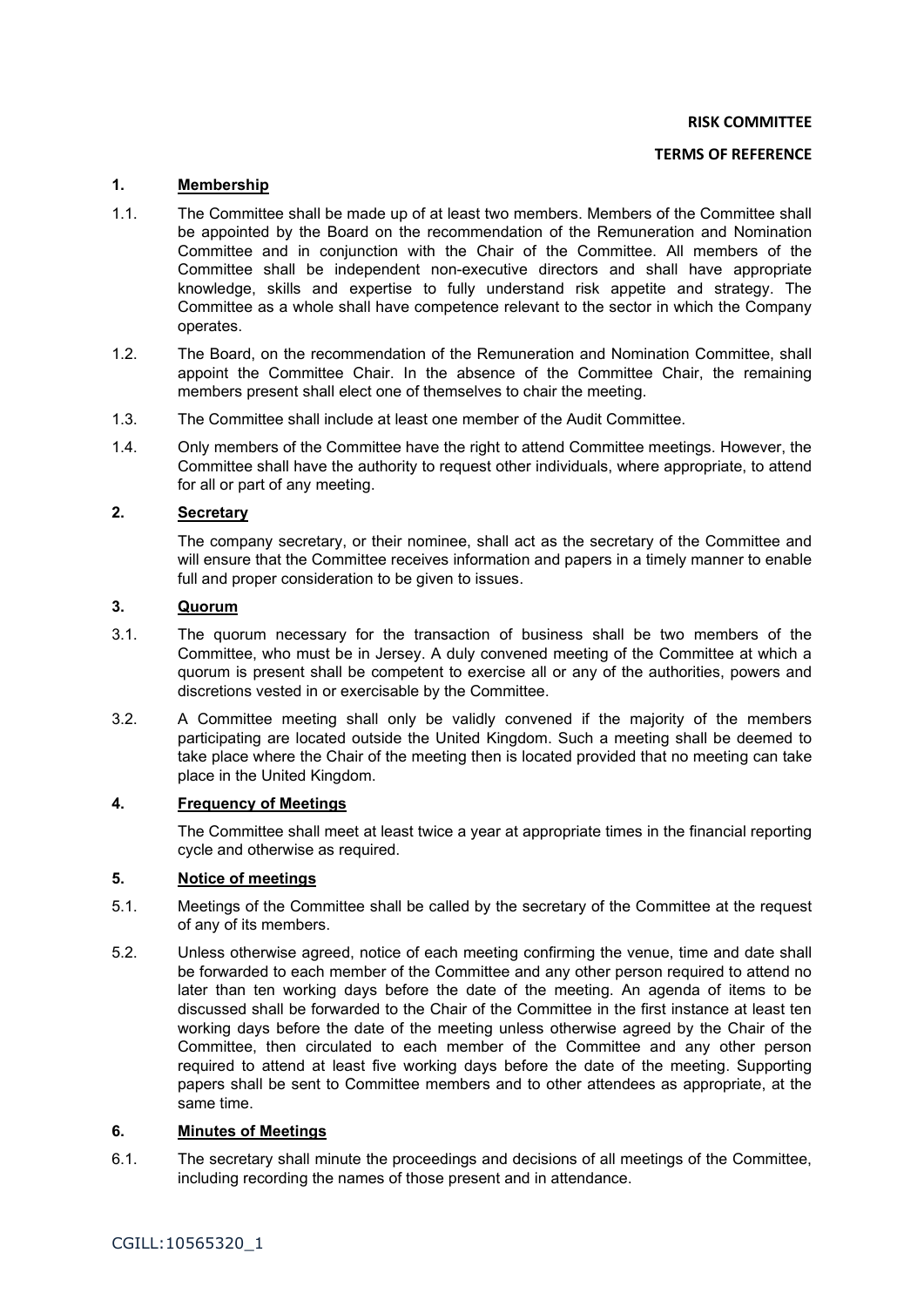- 6.2. The secretary shall ascertain, at the beginning of each meeting, the existence of any conflicts of interest and minute them accordingly.
- 6.3. Draft minutes of Committee meetings shall be circulated promptly to all members of the Committee no later than ten working days following the date of the Meeting. Minutes should be tabled at the next Committee meeting for approval then at the next available quarterly Board meeting unless it would be inappropriate to do so in the opinion of the Committee Chair.

### **7. Shareholder engagement**

The Committee Chair shall seek engagement with shareholders on matters within the scope of the Committee's responsibilities including attending the Annual General Meeting to respond to any shareholder questions on the Committee's activities.

# **8. Purpose**

8.1. The purpose of the Committee is to assist the Board in its oversight and assessment of the risks and appetite that the Company is exposed to, the effectiveness of the risk management framework and ensuring the external reporting of the Company gives a fair, balanced and understandable reflection of risk having due regard to the Company's investment objective and policy and prospectus.

## **9. Duties**

The Committee should carry out the duties below for the Company, major subsidiary undertaking (if any) and the group as a whole (if a group is in existence), as appropriate.

- 9.1. The Committee shall:
	- 9.1.1. review the risk profile and appetite to consider their likelihood and impact if they were to materialise;
	- 9.1.2. review, in conjunction with the Audit Committee, the effectiveness of the internal controls and risk management framework;
	- 9.1.3. review compliance with the applicable legal and regulatory requirements;
	- 9.1.4. reasonably satisfy itself that systems put in place by the investment manager in respect of the Company are adequate to meet relevant legal and regulatory requirements:
	- 9.1.5. reasonably satisfy itself that matters of compliance are under proper review. The Company shall procure (through the terms of the investment management agreement) that the Committee shall have direct access to the investment manager's compliance officer, and shall receive a report from the investment manager each year confirming that the investment manager has conducted the Company's affairs in compliance with the regulations applying to it;
	- 9.1.6. carry out a robust assessment of the principal and emerging risks and principal uncertainties facing the Company, including those that would threaten its business model, future performance, solvency or liquidity and ability to deliver its strategy; and
	- 9.1.7. review the report of the risk office of the investment manager prior to consideration of the principal and emerging risks and principal uncertainties to be included in the half-yearly and annual financial statements.

# **10. Reporting responsibilities**

- 10.1. The Committee Chair shall report formally to the Board on its proceedings after each meeting on all matters within its duties and responsibilities.
- 10.2. The Committee shall make whatever recommendations to the Board it deems appropriate on any area within its remit where action or improvement is needed.